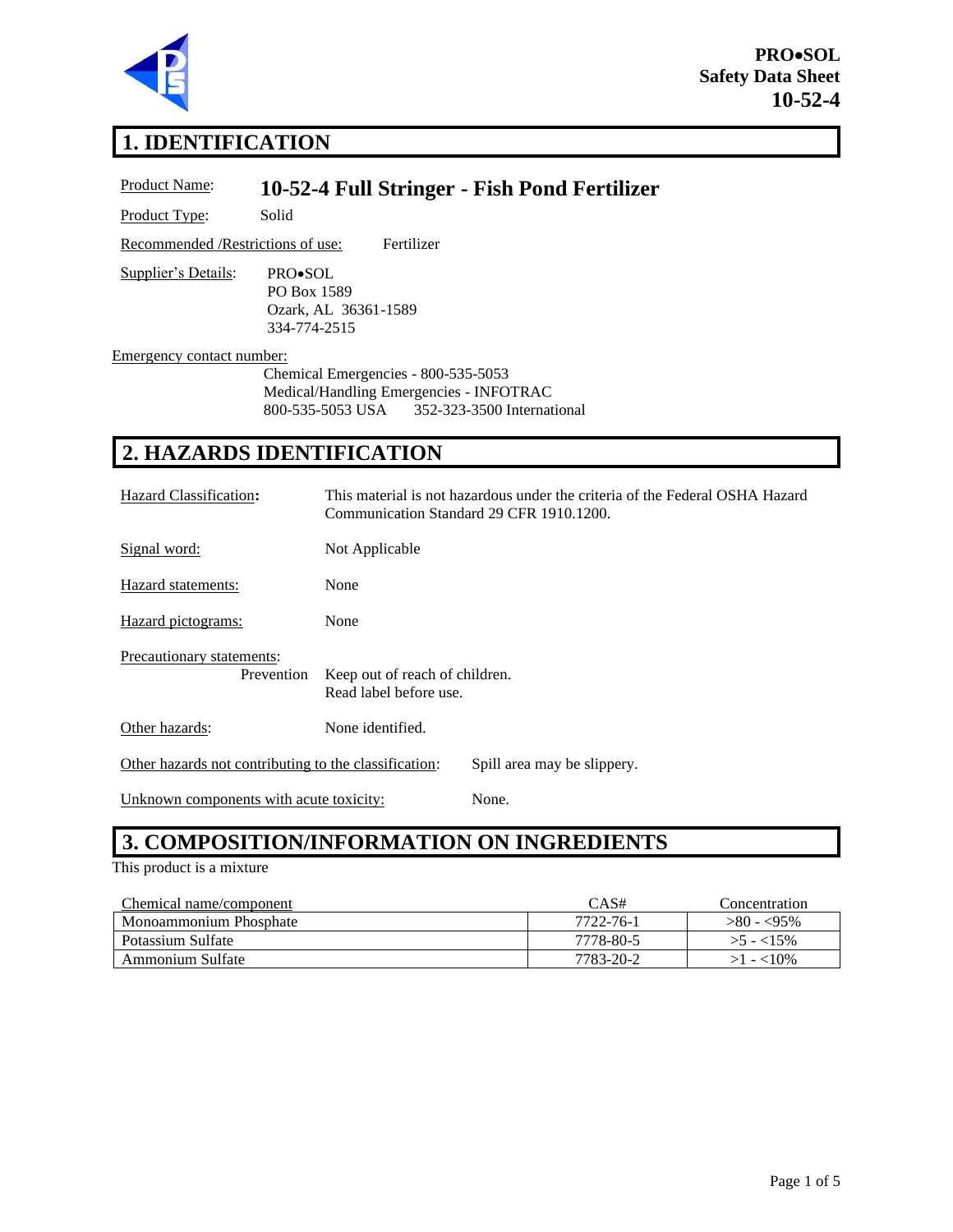

### **4. FIRST-AID MEASURES**

Description of first aid measures:

| Eye Contact --If in eyes:  | Flush with water for 15 minutes. Call a doctor for treatment if irritation persists. |
|----------------------------|--------------------------------------------------------------------------------------|
| Skin Contact - If on skin: | Wash thoroughly with soap and water. Launder clothing before reuse.                  |
| Inhalation -- If inhaled:  | Remove affected person from source of exposure. Call 911 if breathing is difficult.  |
| Ingestion -- If ingested:  | Do not induce vomiting. Get medical attention. Have the product label with you when  |
|                            | calling a doctor or going for treatment.                                             |

Indication of any immediate medical attention and special treatment needed: No additional information available.

## **5. FIRE-FIGHTING MEASURES**

#### Extinguishing media:

| <b>EAULE</b> Abilitie incent     |                                                                               |
|----------------------------------|-------------------------------------------------------------------------------|
| Suitable extinguishing media:    | Water fog, foam or spray, dry chemical, carbon dioxide, sand                  |
| Unsuitable extinguishing media:  | None                                                                          |
| Special hazards arising from the | Material is not combustible. Product packaging is not self-ignitable, but may |
| substance or mixture:            | support combustion.                                                           |
|                                  |                                                                               |
| Advice for firefighters:         |                                                                               |
| Firefighting instructions:       | Use extinguishing media appropriate for the surrounding materials.            |
| Protection during                | Wear appropriate protective equipment and self-contained breathing apparatus  |
| firefighting:                    | (SCBA) with a full face-piece operated in positive pressure mode.             |
|                                  |                                                                               |
| Other information:               | Do not allow run-off from fire-fighting to enter drains or water courses.     |

#### **6. ACCIDENTAL RELEASE MEASURES**

Personal precautions, protective equipment, and emergency procedures:

Use protective equipment to prevent contact with skin and eyes or inhalation of dust. Use site specific emergency procedures if product is released. Prevent entry to sewers and public surface waters per site specific containment procedures.

Methods and material for containment and cleaning up:

Use mechanical means. Store material in suitable containers for recycle or disposal. Minimize dust generation.

#### **7. HANDLING AND STORAGE**

Precaution for safe handling: Avoid contact with skin and eyes. After handling, wash hands thoroughly with soap and water. Avoid generating and breathing dust. Wash before eating and drinking. Safe Storage conditions: Store in a dry, cool, and well-ventilated area. Protect from weather. Incompatible materials: Strong alkaline or acid compounds.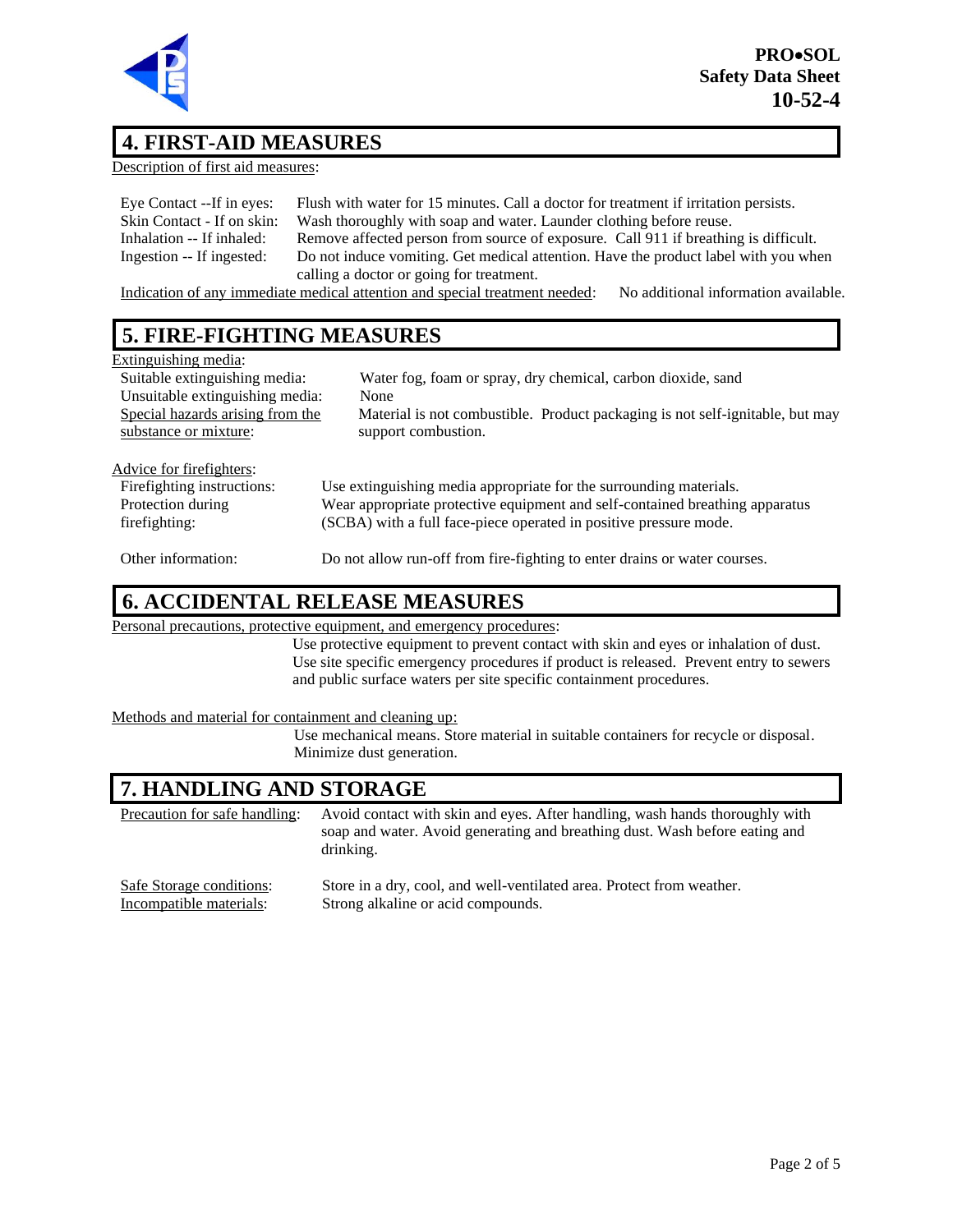

### **8. EXPOSURE CONTROL/PERSONAL PROTECTION**

| Exposure limits are listed below, if they exist: |                                                                       |                 |                                                                              |
|--------------------------------------------------|-----------------------------------------------------------------------|-----------------|------------------------------------------------------------------------------|
| Component                                        | Regulation                                                            | Type of listing | Value/Notation                                                               |
| $Dust - inhalable particles$                     | <b>ACGIH</b>                                                          | <b>TWA</b>      | $10 \text{ mg/m}^3$                                                          |
| $Dust$ – respirable particles                    | <b>ACGIH</b>                                                          | <b>TWA</b>      | $3 \text{ mg/m}^3$                                                           |
| Engineering controls:                            | Use adequate ventilation to prevent exposure.                         |                 |                                                                              |
| Personal protective measures:                    |                                                                       |                 |                                                                              |
| Hand protection:                                 | Wear suitable protective gloves to prevent direct exposure.           |                 |                                                                              |
| Eye protection:                                  | Safety glasses with side shields or tight fitting goggles.            |                 |                                                                              |
| Skin and body protection:                        | Wear long sleeved clothing or other suitable clothing to prevent skin |                 |                                                                              |
|                                                  | exposure.                                                             |                 |                                                                              |
| Respiratory protection:                          | Where dust is generated and appropriate engineering controls cannot   |                 |                                                                              |
|                                                  |                                                                       |                 | maintain acceptable levels, use appropriate respiratory protection equipment |
|                                                  | to prevent inhalation of materials.                                   |                 |                                                                              |
| Special requirements for PPE,                    | No specialty PPE requirements beyond those previously identified.     |                 |                                                                              |
| marki iliyo alakli maso maso bokano              |                                                                       |                 |                                                                              |

protective clothing or respirators:

## **9. PHYSICAL AND CHEMICAL PROPERTIES**

| Physical state:              | Solid                       | Vapor pressure:        | <b>NA</b>                |
|------------------------------|-----------------------------|------------------------|--------------------------|
| Color:                       | White                       | Vapor density:         | <b>NA</b>                |
| Odor:                        | <b>Odorless</b>             | Relative density       | $62$ lbs/ft <sup>3</sup> |
| Odor threshold:              | NA.                         | Solubility:            | 100% soluble in water    |
| pH:                          | 4.0-5.0 at 5% concentration | Partition coefficient: | <b>NA</b>                |
| Melting point/freezing       | NA.                         | Auto ignition temp:    | NA                       |
| point:                       |                             |                        |                          |
| Initial boiling point/range: | <b>NA</b>                   | Decomposition temp:    | <b>NA</b>                |
| Flashpoint:                  | NA.                         | Viscosity:             | <b>NA</b>                |
| Evaporation rate:            | <b>NA</b>                   |                        |                          |
| Flammability (solid gas):    | <b>NA</b>                   |                        |                          |
| Upper/lower flammability     | NA.                         |                        |                          |
| or explosive limits:         |                             |                        |                          |

Other information: No additional information.

## **10. STABILITY AND REACTIVITY**

Reactivity: This product is stable under normal conditions of use, storage and transport.

Chemical stability: This product is stable at ambient temperatures and atmospheric pressures.

Other:

Hazardous reactions: None determined.

Conditions to avoid: Avoid high temperatures. Prevent contact with moisture or incompatible materials.

Incompatible materials: Strong alkaline or acid compounds.

Hazardous decomposition products: Metal and sulfur fumes when excessive heat is applied.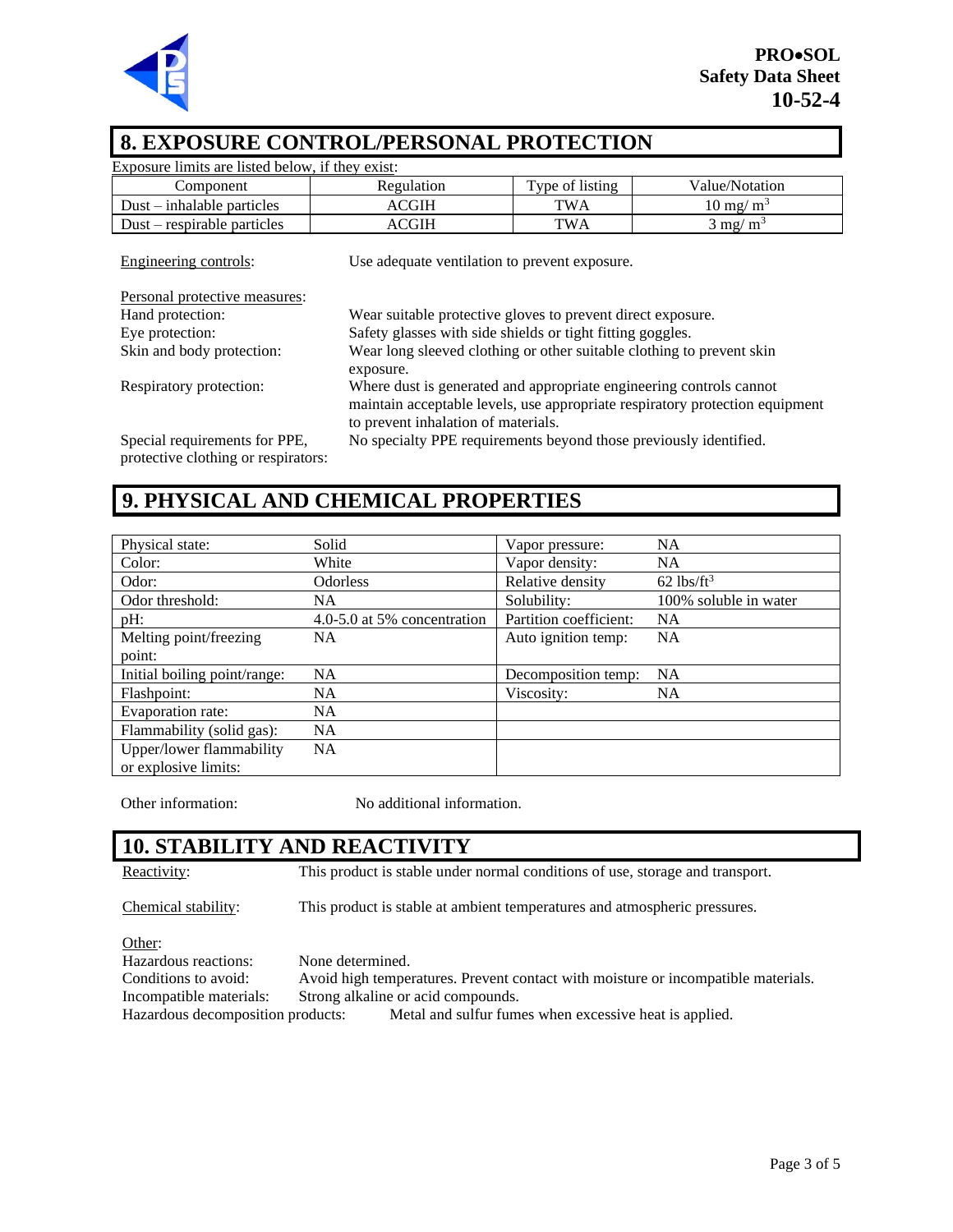

**PRO**•**SOL Safety Data Sheet 10-52-4**

## **11. TOXICOLOGICAL INFORMATION**

| Likely routes of exposure:                                                            | Inhalation, Ingestion, Skin contact, Eye contact                                                  |                 |
|---------------------------------------------------------------------------------------|---------------------------------------------------------------------------------------------------|-----------------|
| Symptoms/injuries after inhalation:                                                   | High concentrations of dust may irritate the throat and<br>respiratory system and cause coughing. |                 |
| Symptoms/injuries after Ingestion:                                                    | Mixture components not known to be harmful.                                                       |                 |
| Symptoms/injuries after skin contact:                                                 | Prolonged contact may cause skin irritation                                                       |                 |
| Symptoms/injuries after eye contact:                                                  | Dust may cause eye irritation.                                                                    |                 |
| Acute toxicity:                                                                       | Mixture based on components' toxicity. Not classified.                                            |                 |
| Reproductive toxicity:                                                                | No relevant data found.                                                                           |                 |
| Specific Target Organ Toxicity-S E:                                                   | No relevant data found.                                                                           |                 |
| Specific Target Organ Toxicity-R E:                                                   | No relevant data found.                                                                           |                 |
| Carcinogenicity:                                                                      | Not classified.                                                                                   |                 |
| NTP (National Toxicology Program):                                                    |                                                                                                   | Not classified. |
| IARC (International Agency for Research on Cancer):                                   |                                                                                                   | Not classified. |
| ACGIH (American Conference of Governmental Industrial Hygienists):<br>Not classified. |                                                                                                   |                 |
|                                                                                       |                                                                                                   |                 |

### **12. ECOLOGICAL INFORMATION**

| Toxicity:                      | No testing data available.                                 |
|--------------------------------|------------------------------------------------------------|
| Persistence and degradability: | No data is available on the degradability of this product. |
| Bioaccumulative potential:     | No data is available.                                      |
| Mobility in soil:              | No data is available.                                      |
| Other adverse effects:         | No further relevant information available.                 |

#### **13. DISPOSAL CONSIDERATIONS**

Waste treatment methods: Recommend recycling excess product if at all possible. Avoid sewage and landfill disposal. Place contaminated material in suitable, labeled containers for disposal. See section 8 for exposure control information.

## **14. TRANSPORT INFORMATION**

#### **DOT: Not regulated for transport**

This information is not intended to convey all specific regulatory or operational requirements/information relating to this product. Transportation classifications may vary by container volume and may be influenced by regional or country variations in regulations. It is the responsibility of the transporting organization to follow all applicable laws, regulations and rules relating to the transportation of the material.

## **15. REGULATORY INFORMATION**

**OSHA Hazard Communication Standard**: This product is not a "Hazardous Chemical" as defined by the OSHA Hazard Communication Standard, 29 CFR 1910.1200.

Ingredients listed on TSCA inventory: Yes

CERCLA Section 103 Hazardous Substances: No

EPCRA Section 311/312 Hazard Categories: None

EPCRA Section 313 Toxic Release Inventory: No

California Proposition 65 (Safe Drinking Water and Toxic Enforcement Act of 1986):

This product contains no listed substances known to the State of California to cause cancer, birth defects or other reproductive harm, at levels which would require a warning under the statute.

Micronutrient Approvals / Registrations: California Department of Food and Agriculture (CDFA):

Company Registration# 11871